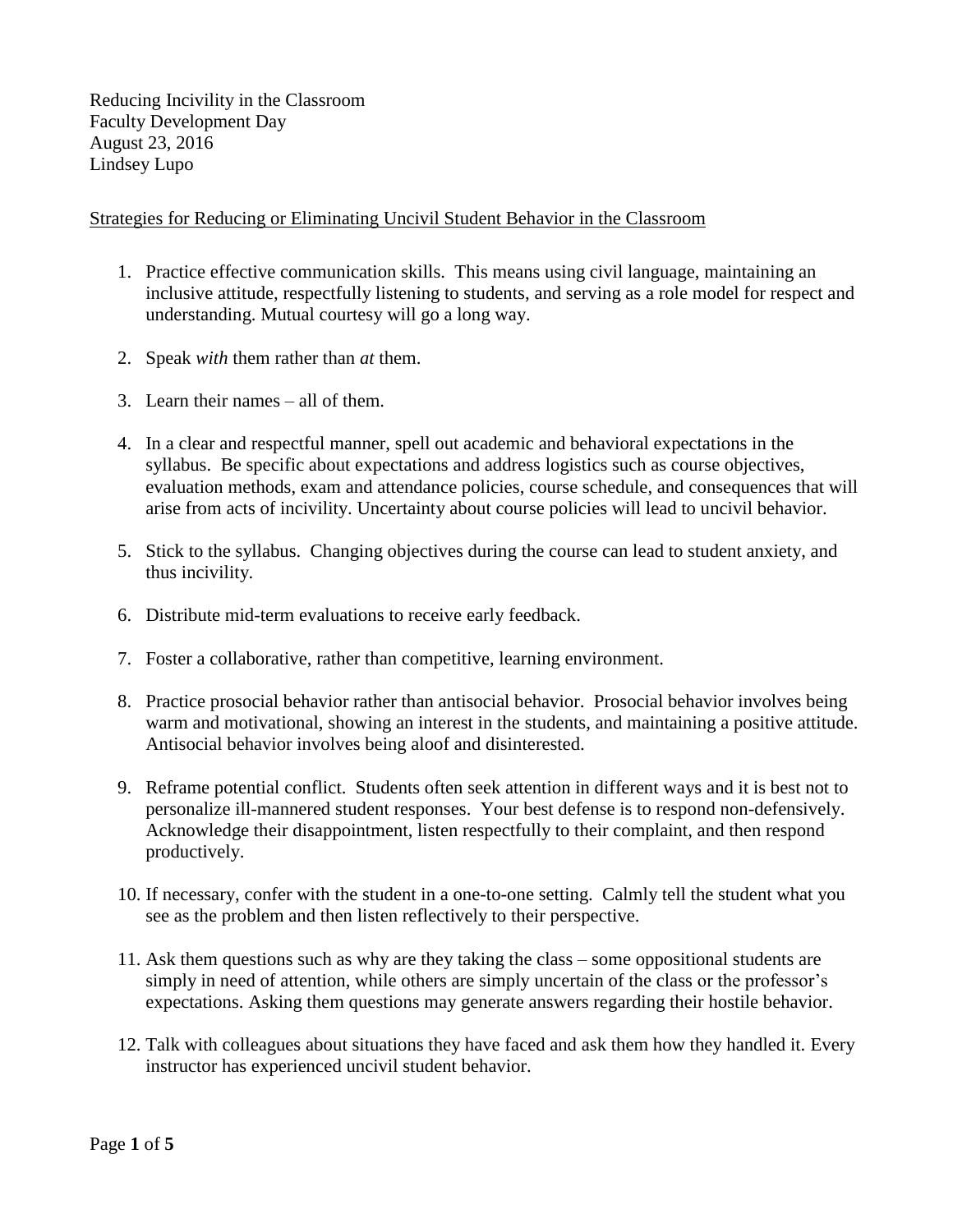- 13. Integrate conflict-resolution activities into your lessons. If the students learn about communication and interactive listening, they may be better able to apply it themselves.
- 14. Facilitate learning activities that teach social skills and self-insight. For example, journal writing, role playing, and other self-awareness activities force students to reflect on both their behavior and the behavior of others.
- 15. Deal with conflictual behavior as it comes up talk about it directly in the classroom and help the students to see what respectful conduct is and is not.
- 16. Remember to always practice *immediacy*. Immediacy involves the following:
	- Arriving to class early and/or staying late (to allow time for informal chats with students).
	- Utilizing body language that indicates approachability, including forward leans and open body postures, direct eye contact, and walking around while lecturing or listening.
	- Making sure to pause, slow, and check student note-taking be sure they are involved and comprehending.
	- Listening patiently and reflectively to students both in class and out of class.
	- Avoiding signs of impatience or annoyance when talking to students.
	- Constructing a clear syllabus that lays out behavioral and academic expectations (and sticking to it!).

## PLNU's New Academic Behavior Policy:

Both faculty and students at Point Loma Nazarene University have the right to expect a safe and ordered environment for learning. Any student behavior that is disruptive or threatening is a serious affront to Point Loma Nazarene University as a learning community. Students who fail to adhere to appropriate academic behavioral standards may be subject to discipline. Although faculty members communicate general student expectations in their syllabi and disruptive student conduct is already addressed in the Undergraduate Student Handbook, the purpose of this policy is to clarify what constitutes disruptive behavior in the academic setting and what actions faculty and relevant administrative offices may take in response to such disruptive student behavior.

"Disruption," as applied to the academic setting, means classroom, instructor or classmate-related student behavior that a reasonable faculty member would view as interfering with or deviating from normal classroom, class-related, or other faculty-student activity (advising, co-curricular involvement, etc.). Faculty members are encouraged to communicate positive behavior expectations at the first class session and to include them in course syllabi. Examples of disruptive classroom behavior include, but are not limited to:

- persistent speaking without being recognized or interrupting the instructor or other speakers;
- overt inattentiveness (sleeping or reading the newspaper in class);
- inordinate or inappropriate demands for instructor or classroom time or attention;
- unauthorized use of cell phone or computer;
- behavior that distracts the class from the subject matter or discussion;
- unwanted contact with a classmate in person, via social media or other means;
- inappropriate public displays of affection;
- refusal to comply with reasonable instructor direction; and/or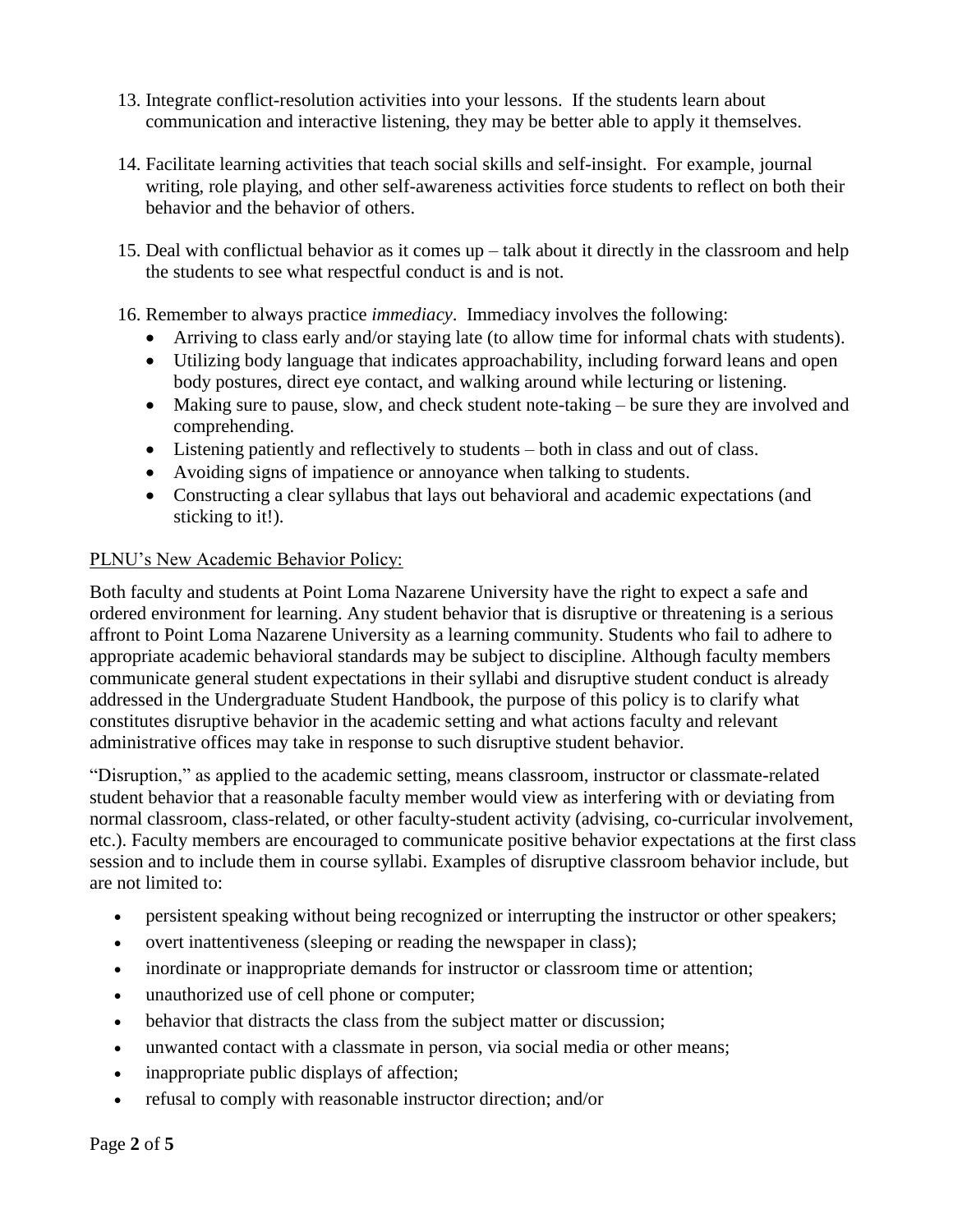invasion of personal space, physical threats, harassing behavior or personal insults.

The policy applies if the behavior is reported by a faculty member or academic administrator and occurs exclusively or primarily in a student-faculty member interaction. Incidents which involve both academic and non-academic behavior may result in responses coordinated by the Vice Provost for Academic Administration and the Dean of Students.

Civil and polite expression of disagreement with the course instructor, during times when the instructor permits discussion, is not in itself disruptive behavior and is not prohibited.

Some students possess medical or psychological conditions that may affect functioning within the standards of the university. Although such students may be considered disabled and are protected under the Rehabilitation Act/ADA, they are required to meet the fundamental university academic and behavioral policy as described in the Student Handbook, Undergraduate Catalog and/or faculty syllabi.

# *Response Procedure*

The following response procedure is recommended to faculty who witness or experience disruptive behavior, either in the classroom or in contact with an enrolled student outside the classroom. Depending on its severity, disruptive behavior would result in responses from an escalated use of the strategies below:

- 1. Verbal and/or written request to stop behavior and warning of potential consequences.
- 2. Exclusion from the current class period/activity.
- 3. E-mailed report to dean, Vice Provost for Academic Administration and Vice President for Student Development (in cases of a severe instance, or multiple instances) using Classroom Behavior Report Form (to be developed) which, depending on faculty wish and severity, may result in:
- 4. Filing of report and no further action.
- 5. Student meeting with VPAA and Dean of Students to develop and sign classroom behavior and growth plan detailing appropriate behaviors and consequences for failure to comply.
- 6. Depending on the frequency and severity of the student behavior, consequences may include permanent exclusion from a specific class up to and including administrative withdrawal from the university.

Note: Faculty should immediately report by phone students in an academic context who express either intent to harm themselves or to harm others to the Office of the VPAA or the Dean of Students, in that order. (Staff are instructed to report non-academic incidents to the Dean of Students.) If events occur in classes after university business hours, faculty should call Department of Public Safety and ask to speak to the highest ranking officer who will notify administrative personnel. Students who report tendency to self-harm will not be subject to disciplinary action for making PLNU officials aware of that tendency.

## Resources to Learn More:

Bain, Ken. 2004. *What the Best College Teachers Do*. Cambridge, MA: Harvard University Press.

Boice, Robert. 1996. "Classroom Incivilities." *Research in Higher Education* 37(4): 453-486.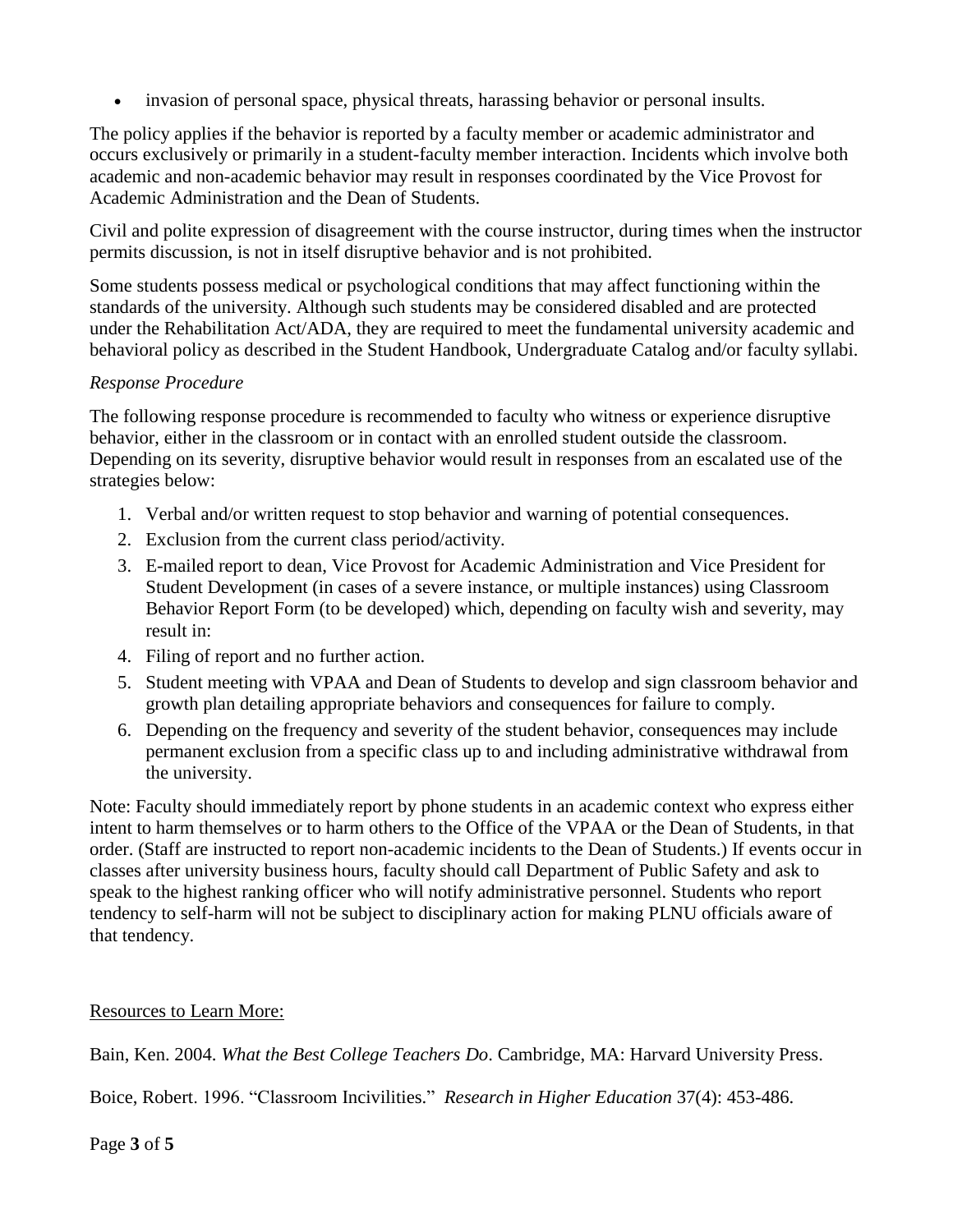Boice, Robert. 2000. *Advice for New Faculty Members*. Needham Heights, MA: Allyn & Bacon.

Braxton, John M. and Alan E. Bayer. Fall 2004. *Addressing Faculty and Student Classroom Improprieties*. San Francisco, CA: Wiley Periodicals.

Clark, Cynthia M. September/October 2009. "Faculty Field Guide for Promoting Student Civility in the Classroom." *Nurse Educator* 35(5): 194-197.

Downs, Judy R. 1992. "Dealing with Hostile and Oppositional Students." *College Teaching* 40(3): 106-108.

Filene, Peter. 2005. *The Joy of Teaching: A Practical Guide for New College Instructors*. Chapel Hill, NC: The University of North Carolina Press.

Galagan, Pat. July 2010. "Burp, Chatter, and Tweet: New Sounds in the Classroom." *Association for Talent Development (T + D)*.

McGlynn, Angela Provitera. 2001. *Successful Beginnings for College Teaching: Engaging Your Students from the First Day*. Madison, WI: Atwood Publishing.

Moore, Valerie Ann. 1996. "Inappropriate Challenges to Professorial Authority." *Teaching Sociology* 24: 202-206.

Morrissette, Patrick J. May 14, 2001. "Reducing Incivility in the University/College Classroom." *International Electronic Journal for Leadership in Learning* 5(4).

Richardson, Steven M. Spring 1999. *Promoting Civility: A Teaching Challenge*. San Francisco, CA: Jossey-Bass, Inc.

Robertson, Jason E. January/February 2012. "Can't We All Just Get Along? A Primer on Student Incivility in Nursing Education." *Nursing Education Perspectives* 33 (1): 21-26.